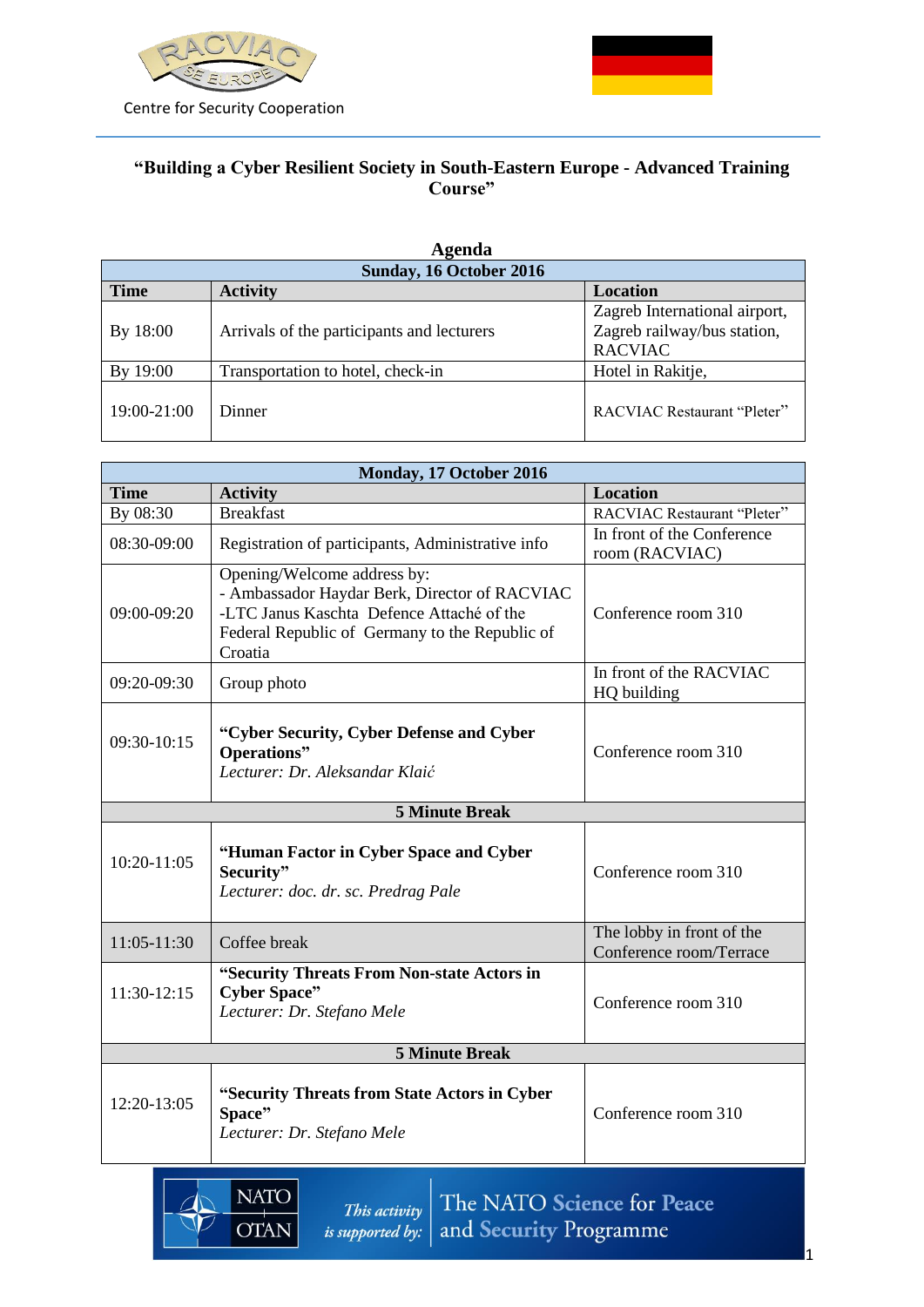| 13:05:14:30  | Lunch break                                                                                                                 | Restaurant "Pleter"                                  |
|--------------|-----------------------------------------------------------------------------------------------------------------------------|------------------------------------------------------|
| 14:30-15:15  | "Organizational Aspects of Information<br>Security"<br>Lecturer: Mr. Gorazd Božič                                           | Conference room 310                                  |
| 15:15-15:30  | Coffee break                                                                                                                | The lobby in front of the<br>Conference room/Terrace |
| 15:30-16:15  | "Applying International Law of Armed Conflict"<br><b>Principles to Cyber Defense"</b><br>Lecturer: Prof. Dr. Vasilka Sancin | Conference room 310                                  |
|              | <b>5 Minute Break</b>                                                                                                       |                                                      |
| 16:20-16:50  | "Cyber Security in Framework of the OSCE and<br><b>UN: Bilateral Cooperation"</b><br>Lecturer: Mr. Karsten Geier            | Conference room 310                                  |
| 16:50-17:00  | Free discussion after the first day $(Q&A)$                                                                                 |                                                      |
| 17:00-18:00  | Free time                                                                                                                   |                                                      |
| 18:00-20::00 | <b>Dinner</b>                                                                                                               | Restaurant "Pleter"                                  |

| Tuesday, 18 October 2016 |                                                                                                          |                                                      |
|--------------------------|----------------------------------------------------------------------------------------------------------|------------------------------------------------------|
| <b>Time</b>              | <b>Activity</b>                                                                                          | <b>Location</b>                                      |
| By 08:30                 | <b>Breakfast</b>                                                                                         | RACVIAC Restaurant "Pleter"                          |
| 09:00-09:45              | "National/International Cyber Security<br><b>Regulations</b> "<br>Lecturer: Mr. Adrián Belmonte Martín   | Conference room 310                                  |
|                          | <b>5 Minute Break</b>                                                                                    |                                                      |
| 09:50-10:35              | "Misusing Cyber Space for Inciting Terrorism<br>and Violent Extremism"<br>Lecturer: Ms. Dolgor Solongo   | Conference room 310                                  |
| 10:35-11:00              | Coffee break                                                                                             | The lobby in front of the<br>Conference room/Terrace |
| 11:00-11:45              | "Advantages of Using Risk Analysis in Pursuing<br><b>Systems Security"</b><br>Lecturer: Dr. Edgar Weippl | Conference room 310                                  |
|                          | <b>5 Minute Break</b>                                                                                    |                                                      |
| 11:50-12:35              | "Access Control"<br>Lecturer: Dr. Edgar Weippl                                                           | Conference room 310                                  |
| 12:35:14:00              | Lunch break                                                                                              | Restaurant "Pleter"                                  |
| 14:00-14:45              | "Cloud Computing and Security Challenges"<br>Lecturer: dr.sc. Sabina Baraković                           | Conference room 310                                  |
| 14:45-15:00              | Coffee break                                                                                             | The lobby in front of the<br>Conference room/Terrace |

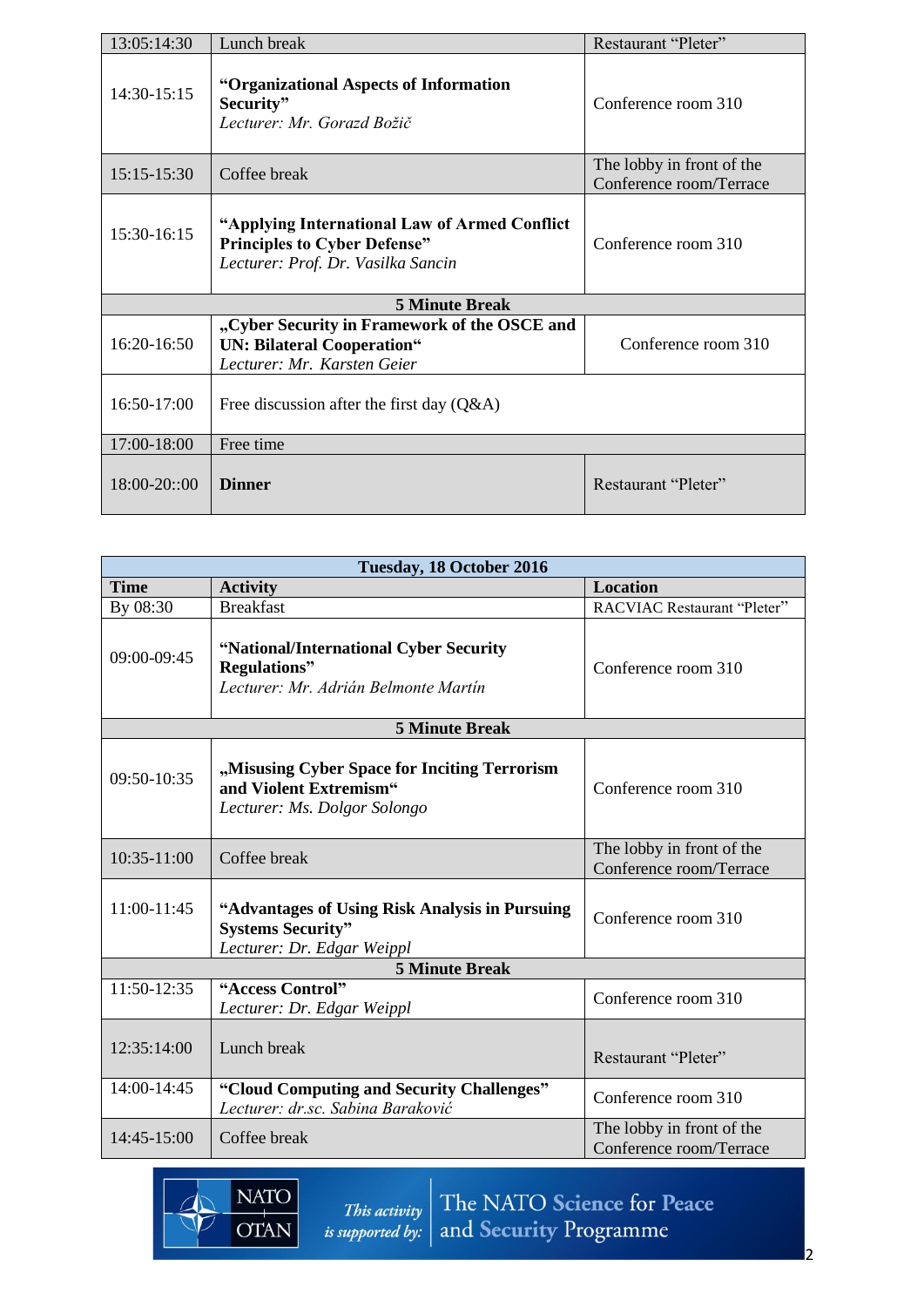| 15:00-15:45   | "Cyber Risks and Threats, State of the Art and<br><b>Future Trends"</b><br>Lecturer: dr.sc. Sabina Baraković | Conference room 310 |
|---------------|--------------------------------------------------------------------------------------------------------------|---------------------|
| 15:45-16:00   | Free discussion after the second day $(Q&A)$                                                                 |                     |
| 16:00-18:00   | Free time                                                                                                    |                     |
| $18:00-20:00$ | <b>Dinner</b>                                                                                                | Restaurant "Pleter" |

| <b>Wednesday, 19 October 2016</b> |                                                                                                                                                                                                           |                                                      |  |
|-----------------------------------|-----------------------------------------------------------------------------------------------------------------------------------------------------------------------------------------------------------|------------------------------------------------------|--|
| <b>Time</b>                       | <b>Activity</b>                                                                                                                                                                                           | <b>Location</b>                                      |  |
| By 08:30                          | <b>Breakfast</b>                                                                                                                                                                                          | RACVIAC Restaurant "Pleter"                          |  |
| 09:00-09:45                       | "Online Digital Evidence"<br>Lecturer: M.Sci. Savina Gruičić                                                                                                                                              | Conference room 310                                  |  |
|                                   | <b>5 Minutes Break</b>                                                                                                                                                                                    |                                                      |  |
| 09:50-10:35                       | "Information Obfuscation"<br>Lecturer: M.Sci. Krešimir Hausknecht                                                                                                                                         | Conference room 310                                  |  |
| 10:35-11:00                       | Coffee break                                                                                                                                                                                              | The lobby in front of the<br>Conference room/Terrace |  |
| 11:00-11:45                       | "Introduction on Digital Forensics"<br>Lecturer: M.Sci. Savina Gruičić                                                                                                                                    | Conference room 310                                  |  |
| <b>5 Minute Break</b>             |                                                                                                                                                                                                           |                                                      |  |
| 11:50:12:35                       | "Secure Coding & SDLC"<br>Lecturer: Mr. Gernot Goluch                                                                                                                                                     | Conference room 310                                  |  |
| 12:35:14:00                       | Lunch break                                                                                                                                                                                               | Restaurant "Pleter"                                  |  |
| 14:00-14:45                       | "Pen – testing"<br>Lecturer: doc. dr Nemanja Macek                                                                                                                                                        | Conference room 310                                  |  |
| 14:45-15:00                       | Coffee break                                                                                                                                                                                              | The lobby in front of the<br>Conference room/Terrace |  |
| 15:00-15:45                       | "Cyber Security Data Analysis and Threat<br><b>Intelligence"</b> (Steps Toward Autonomous Cyber<br>Security: a Case Study on Self Network Defence<br>using Machine Learning)<br>Lecturer: Dr. Pedro Casas | Conference room 310                                  |  |
| 15:45-16:00                       | Free discussion after the third day $(Q&A)$                                                                                                                                                               |                                                      |  |
| 16:00-17:00                       | Free time                                                                                                                                                                                                 |                                                      |  |
| 17:00-20:00                       | Zagreb sightseeing and dinner                                                                                                                                                                             | Restaurant (TBD)                                     |  |
|                                   |                                                                                                                                                                                                           |                                                      |  |

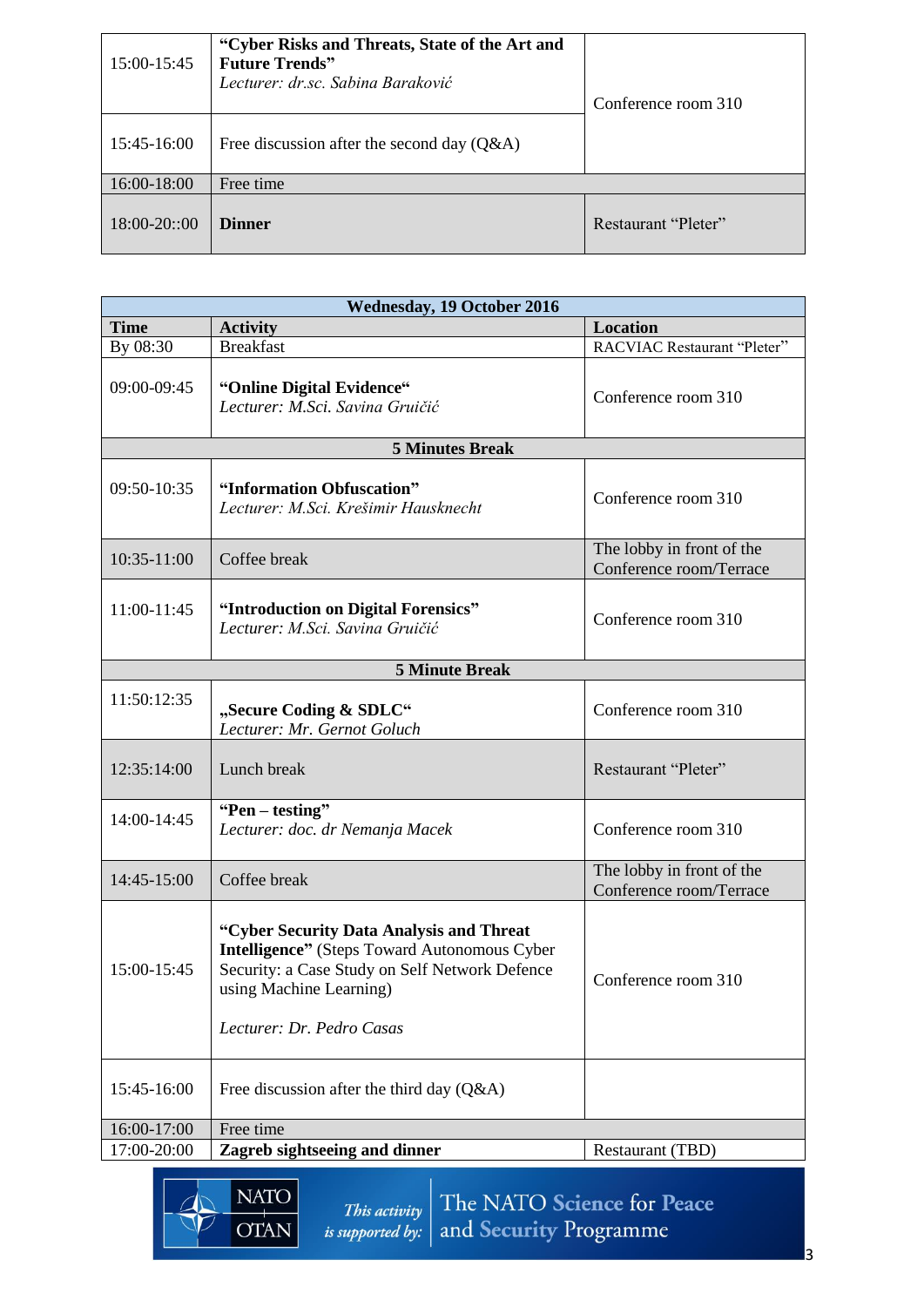| Thursday, 20 October 2016 |                                                                                                                                                                                   |                                                      |
|---------------------------|-----------------------------------------------------------------------------------------------------------------------------------------------------------------------------------|------------------------------------------------------|
| <b>Time</b>               | <b>Activity</b>                                                                                                                                                                   | <b>Location</b>                                      |
| By 08:30                  | <b>Breakfast</b>                                                                                                                                                                  | RACVIAC Restaurant "Pleter"                          |
| 09:00-09:45               | "Information Warfare: Defending Against<br><b>Information Warfare"</b><br>Key note speaker: Mr. Nikola Brzica, M.Sc.                                                              | Conference room 310                                  |
|                           | <b>5 Minute Break</b>                                                                                                                                                             |                                                      |
| 09:50-10:35               | "New Generation of Cryptographic Security"<br>(Beyond Encryption and Signatures – Improving<br>Security through Advanced Cryptographic<br>Schemes)<br>Lecturer: Dr. Stephan Krenn | Conference room 310                                  |
| 10:35-11:00               | Coffee break                                                                                                                                                                      | The lobby in front of the<br>Conference room/Terrace |
| 11:00-11:45               | "Protection of Privacy in Cyberspace"<br>Lecturer: Ms. Ljubica Pendaroska                                                                                                         | Conference room 310                                  |
|                           | <b>5 Minute Break</b>                                                                                                                                                             |                                                      |
| 11:50-12:35               | "Financial System as an Open Field for Cyber<br>Crime"<br>Lecturer: Prof. Dr. Ivica Simonovski                                                                                    | Conference room 310                                  |
| 12:35:14:00               | Lunch break                                                                                                                                                                       | Restaurant "Pleter"                                  |
| 14:00-14:45               | "Critical Information Infrastructure Protection"<br>Lecturer: Prof. Dr. Mitko Bogdanoski                                                                                          | Conference room 310                                  |
| 14:45-15:00               | Coffee break                                                                                                                                                                      | The lobby in front of the<br>Conference room/Terrace |
| 15:00-15:45               | "Cyber Warfare and Cyber Weapons"<br>Lecturer: Prof. Dr. Mitko Bogdanoski                                                                                                         | Conference room 310                                  |
| 15:45-16:00               | Free discussion after the fourth day $(Q&A)$                                                                                                                                      |                                                      |
| 16:00-18:00               | Free time                                                                                                                                                                         |                                                      |
| 18:00-20:00               | <b>Dinner</b>                                                                                                                                                                     | Restaurant "Pleter"                                  |